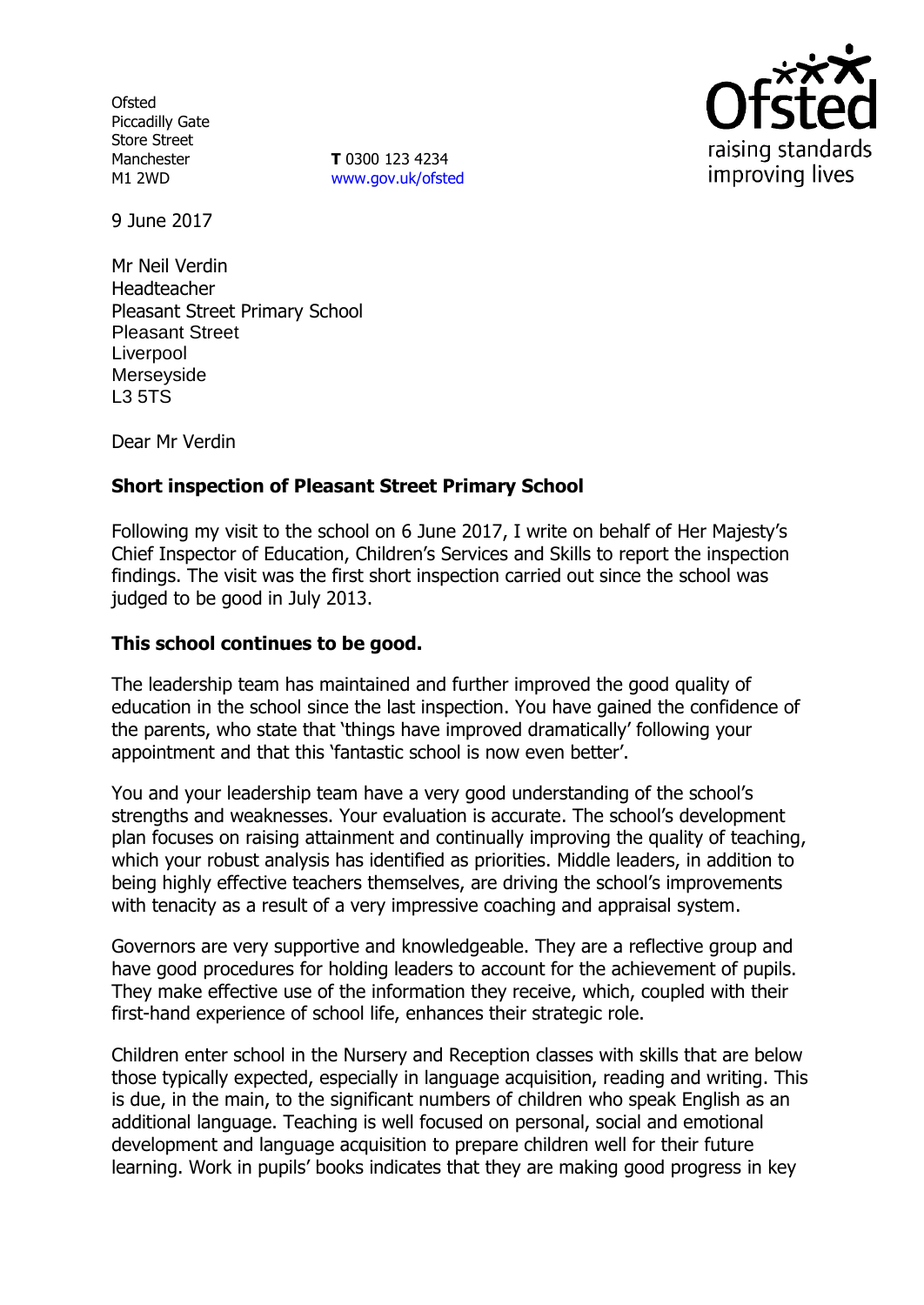

stage 1 from their low starting points. As a result of effective teaching, pupils' books across key stage 2 show that pupils make good progress towards national averages in writing and significantly better progress in reading and mathematics. Attainment at the end of key stage 2 in 2016 was below national averages in reading and writing, but above in mathematics. However, you and your leaders are very aware that, despite good progress, attainment in the national assessments at key stage 1 last year was below national averages.

Leaders have tackled the areas identified for improvement at the last inspection with drive and purpose. An area for improvement was to improve the impact of leadership and management by developing the role of subject leaders. Highly effective coaching and the use of research methods to improve practice and provision has resulted in much more focused leadership in these areas. Leaders draw up detailed action plans which they implement and monitor closely, often with appropriate support and challenge from governors.

Another area was to improve standards of achievement. There are admissions to school at times other than the normal admission round, with a constant flow of pupils in and out of school. Leaders and governors are aware that this means that the headline figures for improvements in attainment and progress can constantly change. However, information about those pupils who join school in Reception and remain throughout their primary years shows that these pupils attain well and make really good progress. Leaders are beginning to see this improving picture across the early years foundation stage and Year 1, as the school's nursery provision becomes the first choice for parents. This is due to its growing reputation in the community. However, attainment in reading and writing in national assessments at the end of the Reception Year and key stage 1 remains below national averages.

The teaching of language acquisition and phonics is very effective. These aspects of the curriculum, along with the huge variety of first-hand experiences and a strong focus on oracy, are key to the progress that pupils make across all curriculum subjects.

Pupils enjoy school. They value the support that teachers give them when they are stuck with their work and comment that teachers 'make every lesson fun'. 'Military school' is valued by pupils as a programme to help with their emotional development. Pupils participate in a wide variety of extra-curricular opportunities, including clubs, visits and residential visits (including the opportunity to visit Barcelona).

# **Safeguarding is effective.**

There is a strong culture of safeguarding in the school. Safeguarding procedures are fit for purpose. Leaders and governors fulfil statutory requirements when appointing new members of staff.

Parents and pupils feel that the school is a safe place to be. Leaders, including governors, ensure that staff receive high-quality training. As a result, staff know how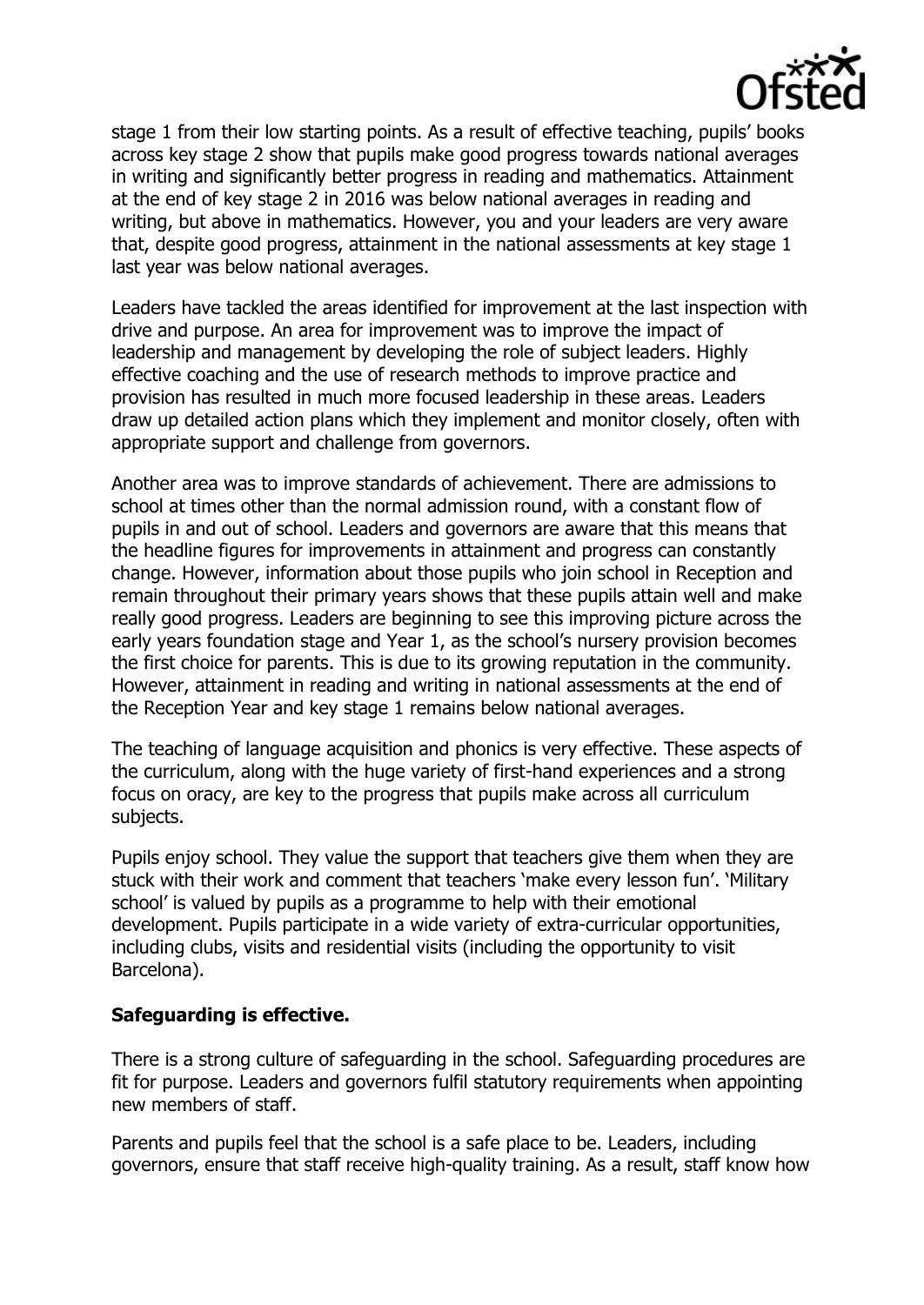

to recognise the signs and symptoms of abuse. Staff are very clear about the school's procedures for reporting and recording any concerns they have regarding the safeguarding of pupils. Leaders are tenacious in their work to protect vulnerable pupils.

Pupils are taught about how to stay safe and keep themselves safe. Leaders have introduced and implemented clear programmes to teach pupils about personal and internet safety. Pupils understand the dangers associated with internet use and report concerns to staff.

Attendance rates of all pupils and groups of pupils are currently in line with, or better than, national averages. Leaders have implemented very good procedures to tackle absenteeism; records show the positive impact these are having. Leaders take their responsibility very seriously for pupils being safe and attending school regularly. Leaders have implemented a balance of rewards for good attendance, sanctions and support. Where attendance and punctuality are an issue for families, they are supported, for example using the school's minibus to collect pupils from home. Sanctions include issuing penalty notices and fines.

### **Inspection findings**

- **Pupils at Pleasant Street Primary School make good, and often significant,** progress from their starting points. Your analysis of pupil performance and progress in 2016 was robust. It identified the successes and weaknesses in the progress made by significant groups of pupils, including disadvantaged pupils, pupils who speak English as an additional language and those born in the summer months.
- During this inspection I considered the reasons why pupils made strong progress across key stage 2. In 2016, the progress made by boys was stronger than that of the girls in reading. However, in mathematics, both boys and girls made significantly better progress than similar pupils nationally. This is because you have ensured that teachers have an excellent working knowledge of the school's assessment system. They monitor the progress and attainment of all pupils (including boys and girls) and take swift action in response to any differences in progress that they spot. As a result of better-focused teaching and a variety of first-hand experiences, pupils make good progress from their starting points.
- Year 6 readers, especially boys, read with confidence. They have good wordattack skills and use these appropriately to understand their texts. Their comprehension skills are good and they read with good intonation. They selfcorrect using phonics knowledge. Their inference and information retrieval skills are well developed, enabling them to have a good understanding of what they are reading. They can also make appropriate predictions based on what they have already read. In key stage 2, pupils experiment with sentence structures and more-exciting vocabulary to create interesting pieces of writing. Year 3 pupils use the available writing prompts and resources to improve their work by, for example, including more-descriptive settings.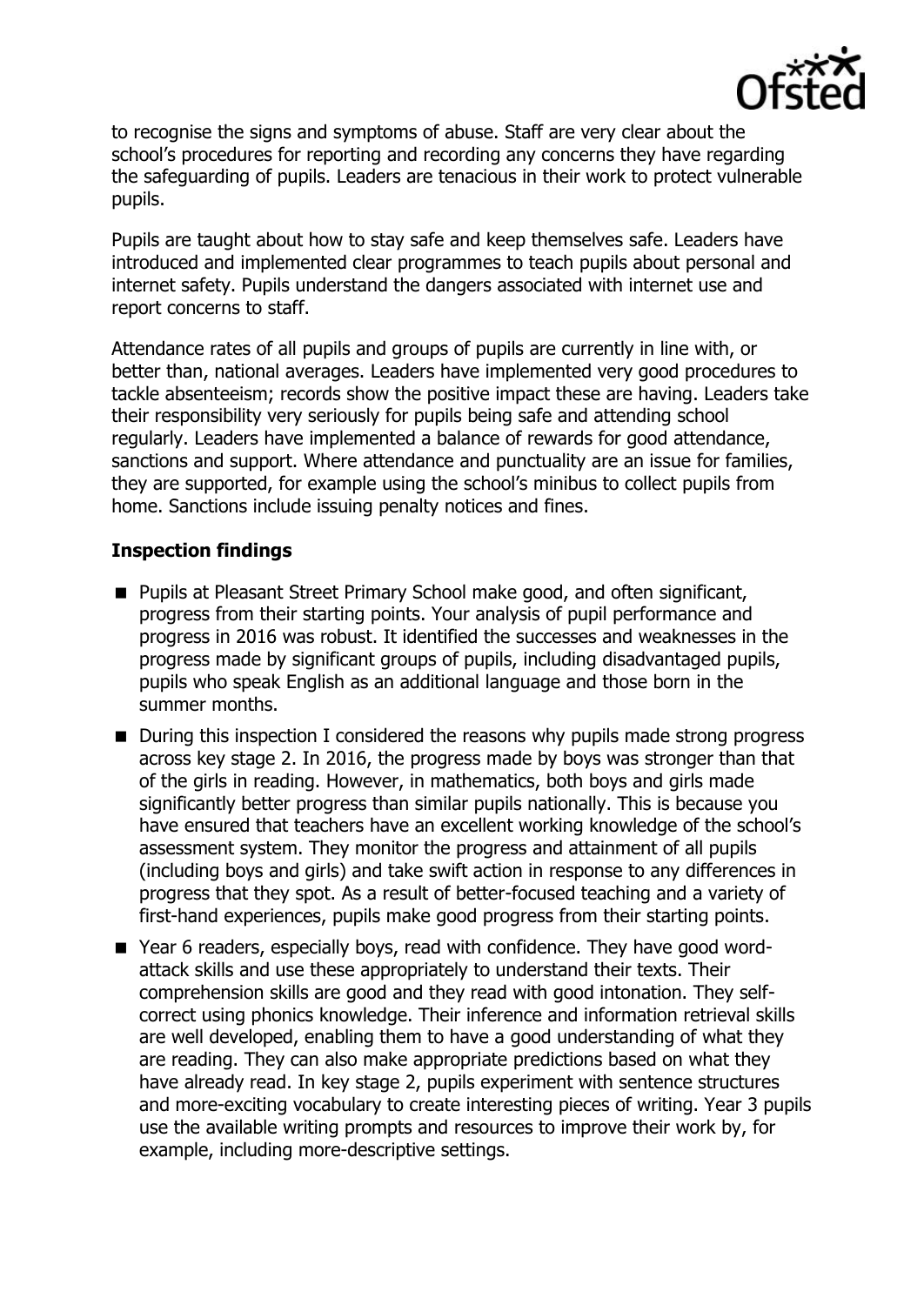

- **Pupils'** mathematics books across key stage 2 show a good grasp of a range of mathematical concepts and the relationships between them. Pupils' work shows their increasing ability to manipulate numbers and fractions when calculating. Problem-solving in mathematics is enabling pupils to deepen their understanding of mathematics concepts. Reasoning skills are developing through various challenges and activities.
- School assessment and tracking of progress shows increasing numbers of pupils attaining the levels expected of them (and exceeding) at this stage of the school year. Disadvantaged pupils make better progress and attain particularly well, due to high-quality teaching and targeted academic, social and emotional support.
- I considered the attainment of all pupils in reading and writing, particularly boys in key stage 1 and in the early years. Pupils' writing is supported by a comprehensive range of first-hand experiences, both on the school site, within the local community and wider afield. Some topics and extracts from books have been selected to appeal more to boys. This has improved their engagement and approach to their reading and writing. Reception pupils, for example, were researching worms during the inspection to write their own facts, based on their own observations of worms. Nursery children listened to a retelling of 'Jack and the Beanstalk', including chanting certain extracts to help their understanding of the plot. Year 2 pupils retold the story of 'Grendell' through collective choral speaking to help them include descriptive phrases in their re-tellings. Middleability and high-ability pupils in Year 2 include a developing range of vocabulary, noun phrases and a variety of sentence starters in their writing. Lower-ability pupils' writing, however, is usually composed from simple sentences with similar sentence structures and little description.
- Topic books in key stage 1 show pupils' increasing understanding and application of number and writing across the curriculum. Teachers use a variety of resources to support and challenge pupils' thinking. Teachers encourage pupils to talk to each other to share ideas and clarify thinking. This has helped pupils consolidate their understanding of, for example, geographical vocabulary.
- As a result of increased expectations from teachers, the standard of writing, reading and mathematics is improving. Assessment information and the work in pupils' books shows that more pupils are beginning to attain the expected levels than previously. The number of pupils working at the higher level is also rising. However, leaders are aware that the numbers of pupils meeting nationally expected levels, particularly in Year 2 – while improving over time – need to continue to improve.
- The results of the various surveys, including Parent View, showed that the large majority of parents, pupils and staff believe that school leaders deal with behaviour incidents and the rare occurrences of bullying well. Behaviour in lessons and around school is good. Pupils support each other well informally and through a range of structured systems. Pupils play together well. Older pupils explained how they value the range of rewards to promote good behaviour. They also state that poor behaviour is unusual and that 'it is rare for children to call each other names'.